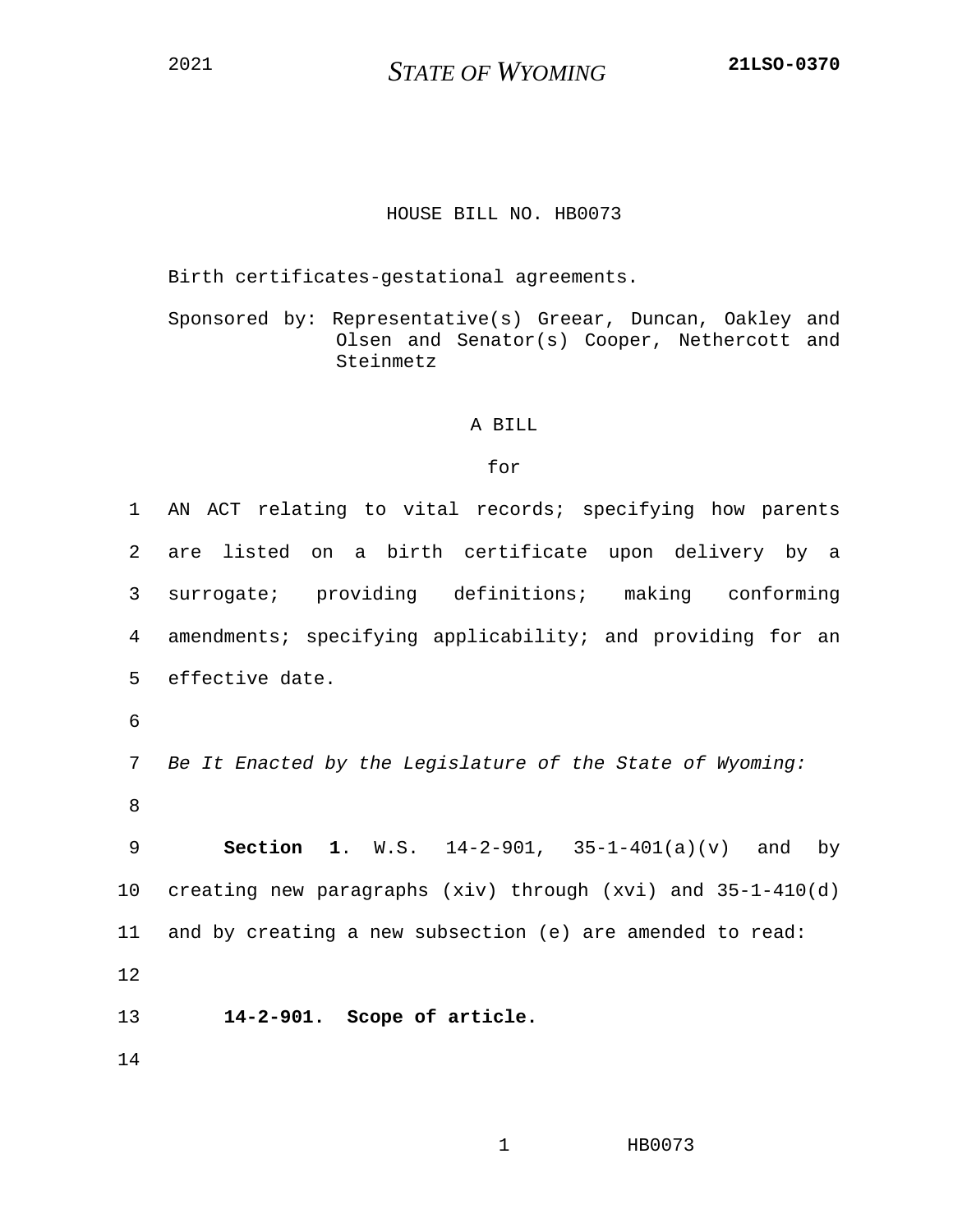1 This article does not apply to the birth of a child 2 conceived by means of sexual intercourse or to the birth of 3 a child under a gestational agreement as defined by W.S.  $4 \frac{35-1-401(a)(xiv)}$ . 5 6 **35-1-401. Definitions.** 7 8 (a) As used in this act: 9 10 (v) "Live birth" means the complete expulsion or 11 extraction from its mother or its gestational carrier of a 12 fetus, which after such expulsion or extraction, breathes 13 or shows any other evidence of life such as beating of the 14 heart, pulsation of the umbilical cord, or definite 15 movement of voluntary muscles, whether or not the umbilical 16 cord has been cut or the placenta is attached; 17 18 (xiv) "Gestational agreement" means a written, 19 notarized agreement between two (2) intended parents and as 20 a gestational carrier where: 21 22 (A) The gestational carrier agrees to 23 pregnancy by means of assisted reproduction;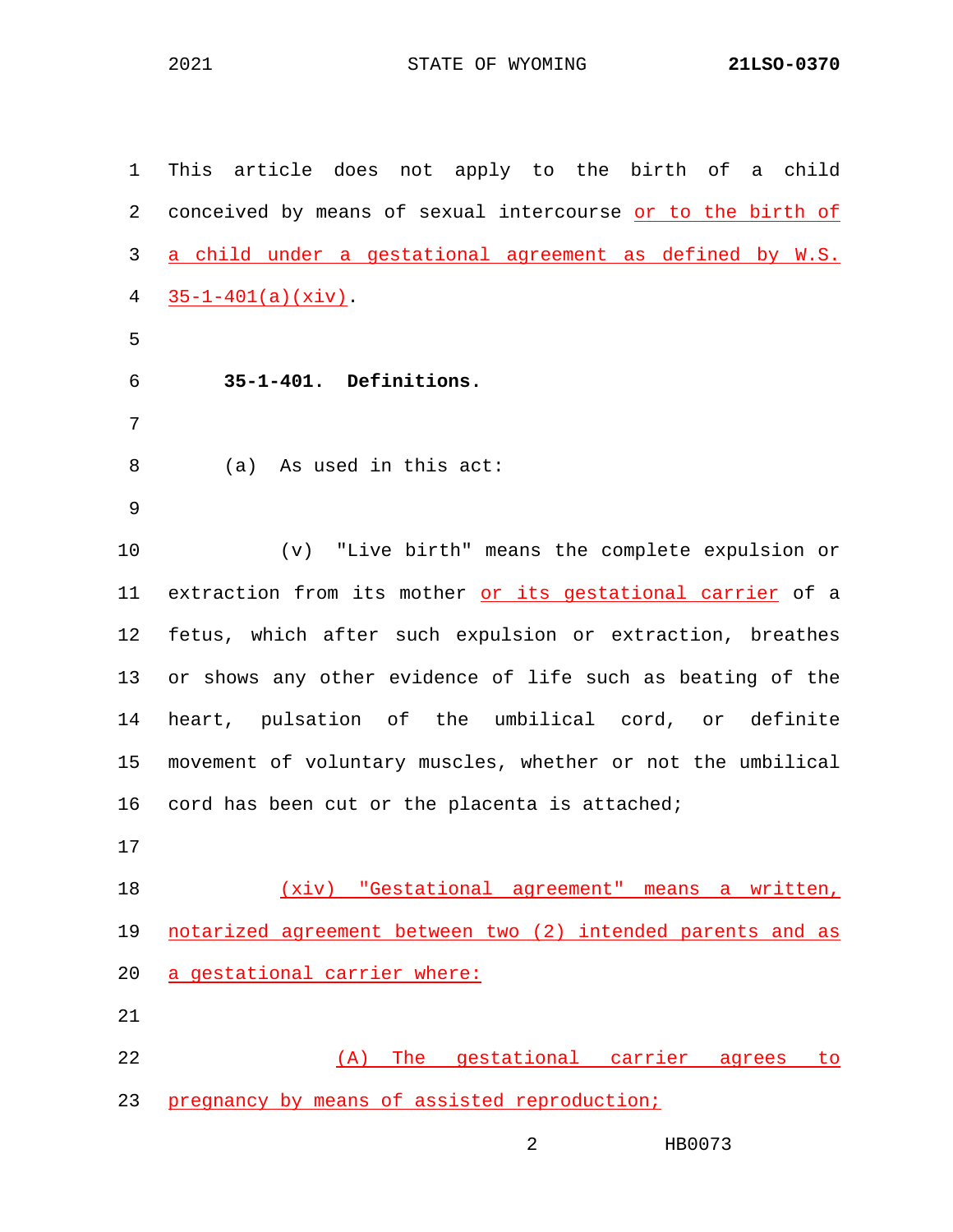| $1\,$          |                                                            |  |  |  |  |
|----------------|------------------------------------------------------------|--|--|--|--|
| $\sqrt{2}$     | (B) The gestational carrier, and her spouse                |  |  |  |  |
| $\mathfrak{Z}$ | if she is married, agree to relinquish all rights and      |  |  |  |  |
| 4              | duties as the parent of any child that is delivered from   |  |  |  |  |
| 5              | the gestational carrier;                                   |  |  |  |  |
| 6              |                                                            |  |  |  |  |
| 7              | (C)<br>The agreement specifies that the                    |  |  |  |  |
| 8              | intended parents shall become the parents of the child;    |  |  |  |  |
| $\mathsf 9$    |                                                            |  |  |  |  |
| 10             | (D) All parties to the agreement are                       |  |  |  |  |
| 11             | twenty-one (21) years of age or older;                     |  |  |  |  |
| 12             |                                                            |  |  |  |  |
| 13             | The agreement is filed with the state<br>( $E$ )           |  |  |  |  |
| 14             | registrar or a local registrar in the county where the     |  |  |  |  |
| 15             | intended parents reside. Any agreement filed under this    |  |  |  |  |
| 16             | subparagraph shall be sealed and placed in a special file  |  |  |  |  |
| 17             | and may be opened only upon order of a court of competent  |  |  |  |  |
| 18             | jurisdiction or as otherwise provided by law.              |  |  |  |  |
| 19             |                                                            |  |  |  |  |
| 20             | (xv) "Gestational carrier" means<br>a a<br>woman           |  |  |  |  |
| 21             | twenty-one (21) years of age or older who gives birth to a |  |  |  |  |
| 22             | child under a gestational agreement;                       |  |  |  |  |
| 23             |                                                            |  |  |  |  |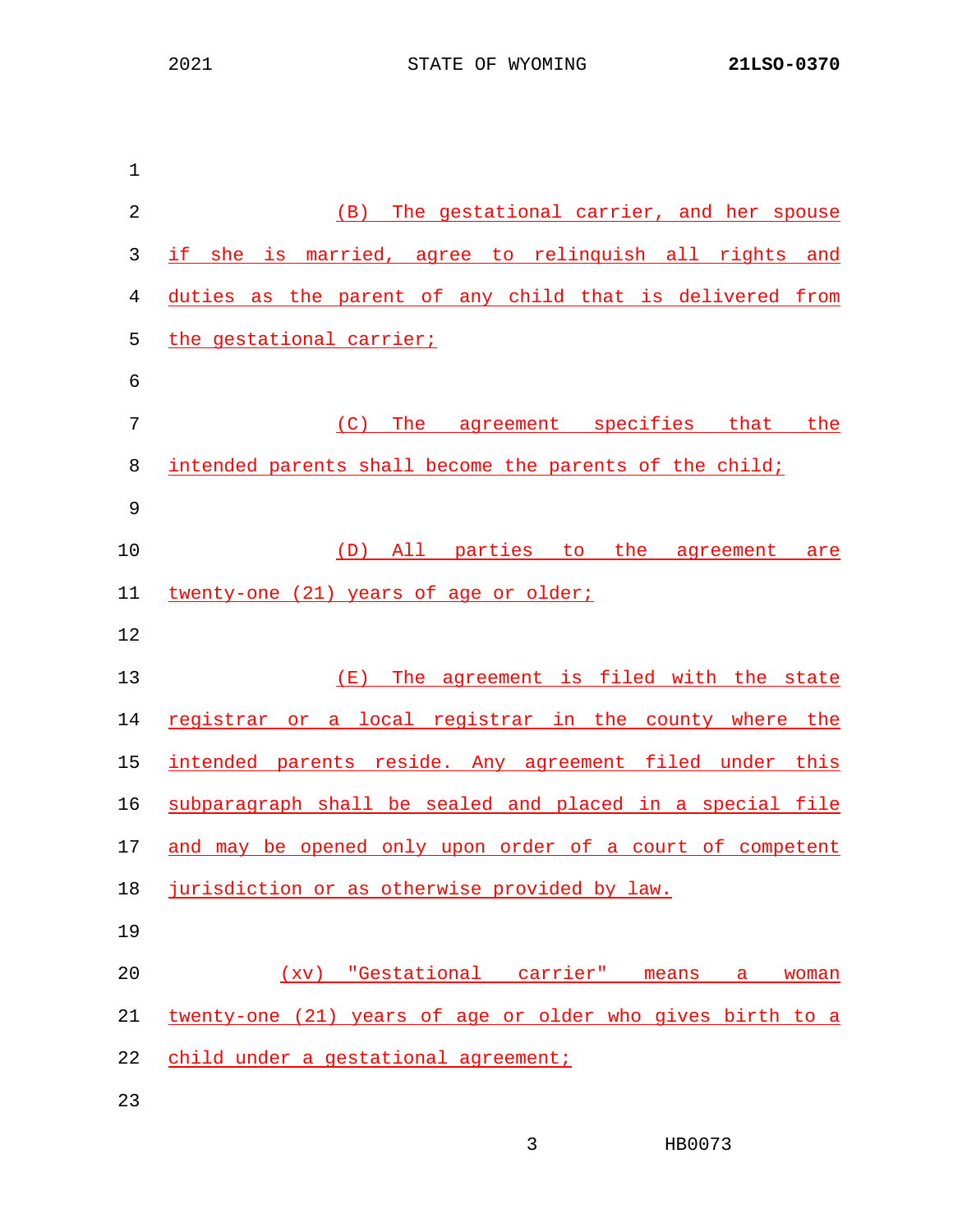| $\mathbf{1}$ | (xvi) "Intended parents" means two (2) persons              |
|--------------|-------------------------------------------------------------|
| 2            | who enter into a gestational agreement with a gestational   |
| 3            | carrier for the birth of a child for which the two (2)      |
| 4            | persons shall assume paternity.                             |
| 5            |                                                             |
| 6            | 35-1-410. Birth registration.                               |
| 7            |                                                             |
| 8            | For purposes of birth registration, unless<br>(d)<br>a      |
| 9            | court of competent jurisdiction orders otherwise at any     |
| 10           | time<br>or except as provided in subsection (e) of this     |
| 11           | section, the woman who gives birth to the child shall be    |
| 12           | deemed the mother.                                          |
| 13           |                                                             |
| 14           | (e) Upon the birth of a child under a gestational           |
| 15           | agreement, the intended parents of the child born under the |
| 16           | gestational agreement shall be deemed to be the mother and  |
| 17           | father of the child, including for purposes of birth        |
| 18           | registration and the birth certificate, upon satisfying the |
| 19           | following conditions:                                       |
| 20           |                                                             |
| 21           | (i) Submission of a complete application by the             |
| 22           | intended parents as the state office of vital records       |
| 23           | services prescribes; and                                    |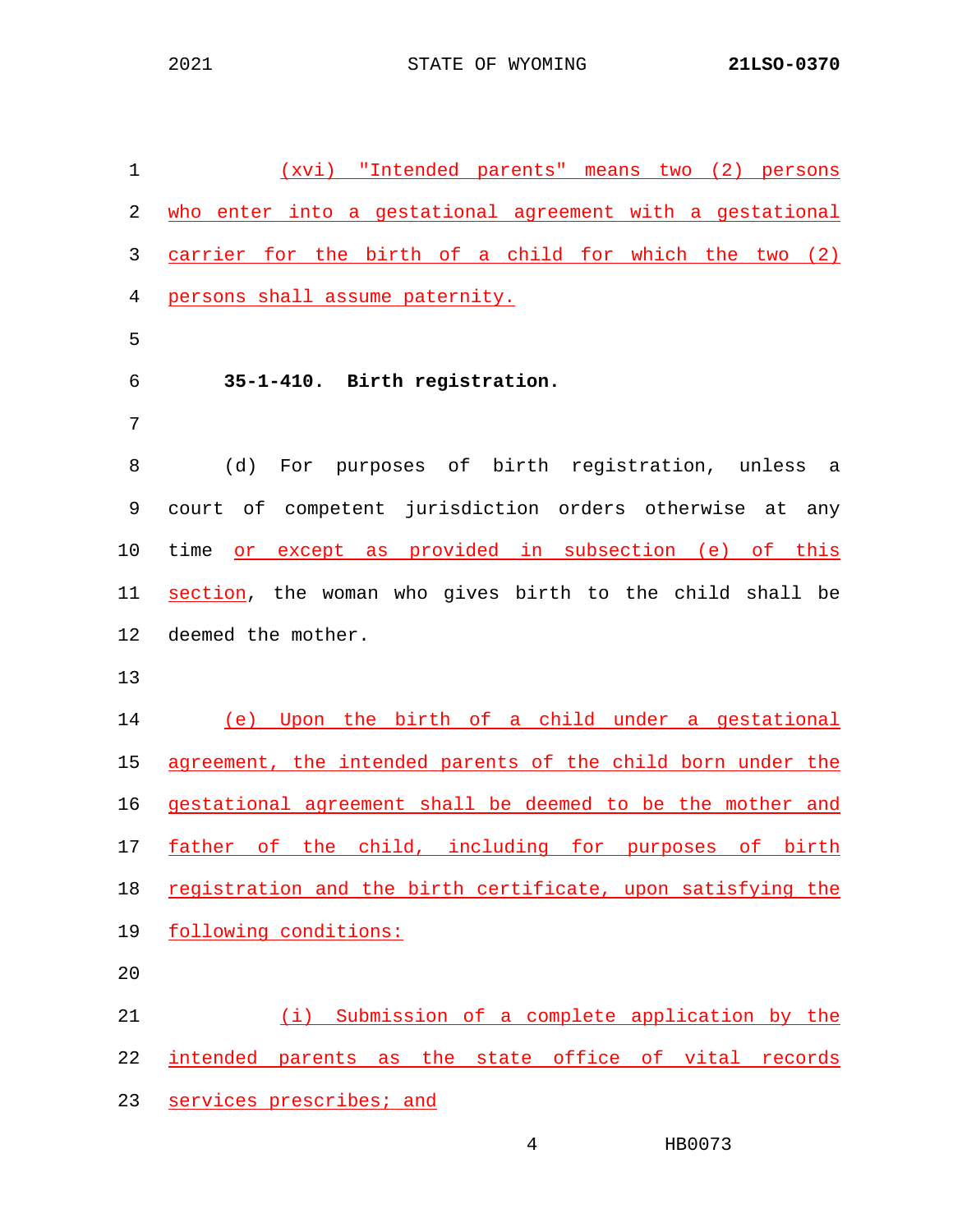(ii) Verification by the state office of vital records services that the gestational agreement complies with the requirements of W.S. 35-1-401(a)(xiv). For gestational agreements filed with a local registrar, the local registrar shall provide access to the gestational agreement to the state office of vital records services for purposes of this paragraph. **Section 2**. 12 (a) This act is not intended to alter the rights and 13 legal status of any person or unborn child not specifically 14 addressed by the provisions of this act. 16 (b) The provisions of this act shall apply to any 17 gestational agreement entered into and in effect before the 18 effective date of this act where the child is born to a 19 gestational carrier on or after the effective date of this 20 act.